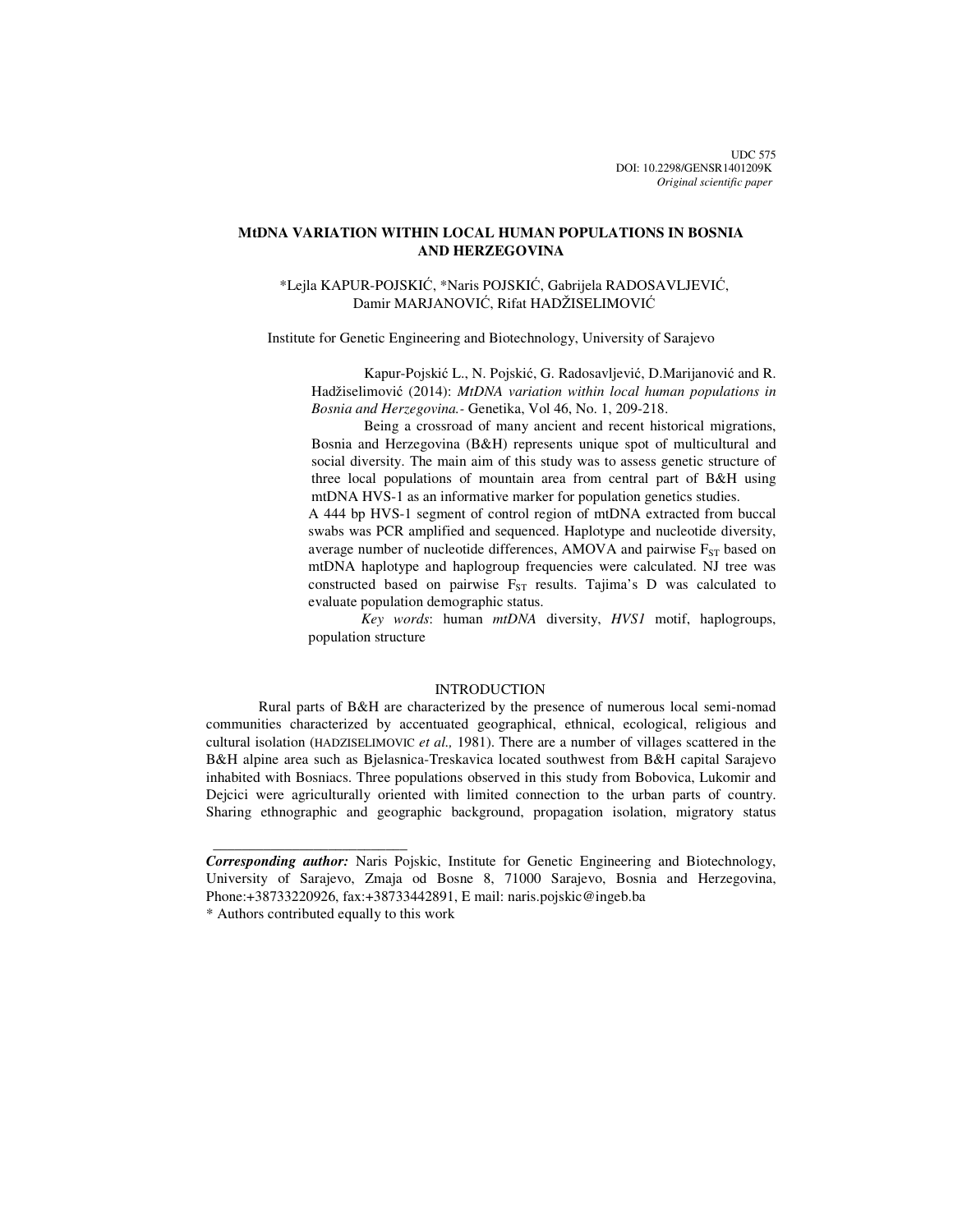(mostly emigration), similar population effective size, sex ratio and predominant patrilocality may have had an influence on their genetic structure. Interestingly, historical data also mention this region as a refuge of Bogumils (Bosnian heretics) during the period of intense Christianization from East (Orthodox) and West (Roman Catholic Church) and Islamization under the invasion of Ottomans. In that sense it is expected to find a haplogroup distribution that could be, at some extent, similar to population reality of medieval period. Furthermore, evident spatial isolation in recent history could also have had an important effect on the observed population genetic specificity (POJSKIC *et al.,* 2005). These three populations have been already observed and their level of isolation and genetic structure were investigated using sixteen *STR loci*. Comparison to 18 isolated populations from three Croatian Adriatic islands (Hvar, Brac and Korcula) revealed structural similarity of Croatian – island and Bosnian – mountain populations (MARJANOVIC *et al.,* 2004).

The main aim of this study was to dissect genetic structure and evaluate its nature and variation within local populations of Bobovica, Lukomir and Dejcici using mitochondrial DNA sequence as marker and make a comparison to available corresponding data for small and isolated local populations within the context of mitochondrial genetic variability of small local populations in the Southeast European region.

### MATERIALS AND METHODS

*Population.* Study sample was consisted of 80 unrelated individuals from Bobovica, Lukomir and Dejcici - residing in the Bjelašnica-Treskavica mountain area, located around 40 kilometers southwest from Sarajevo (Figure 1).



Figure 1. Geographic map showing the location of study local human populations in Bosnia and Herzegovina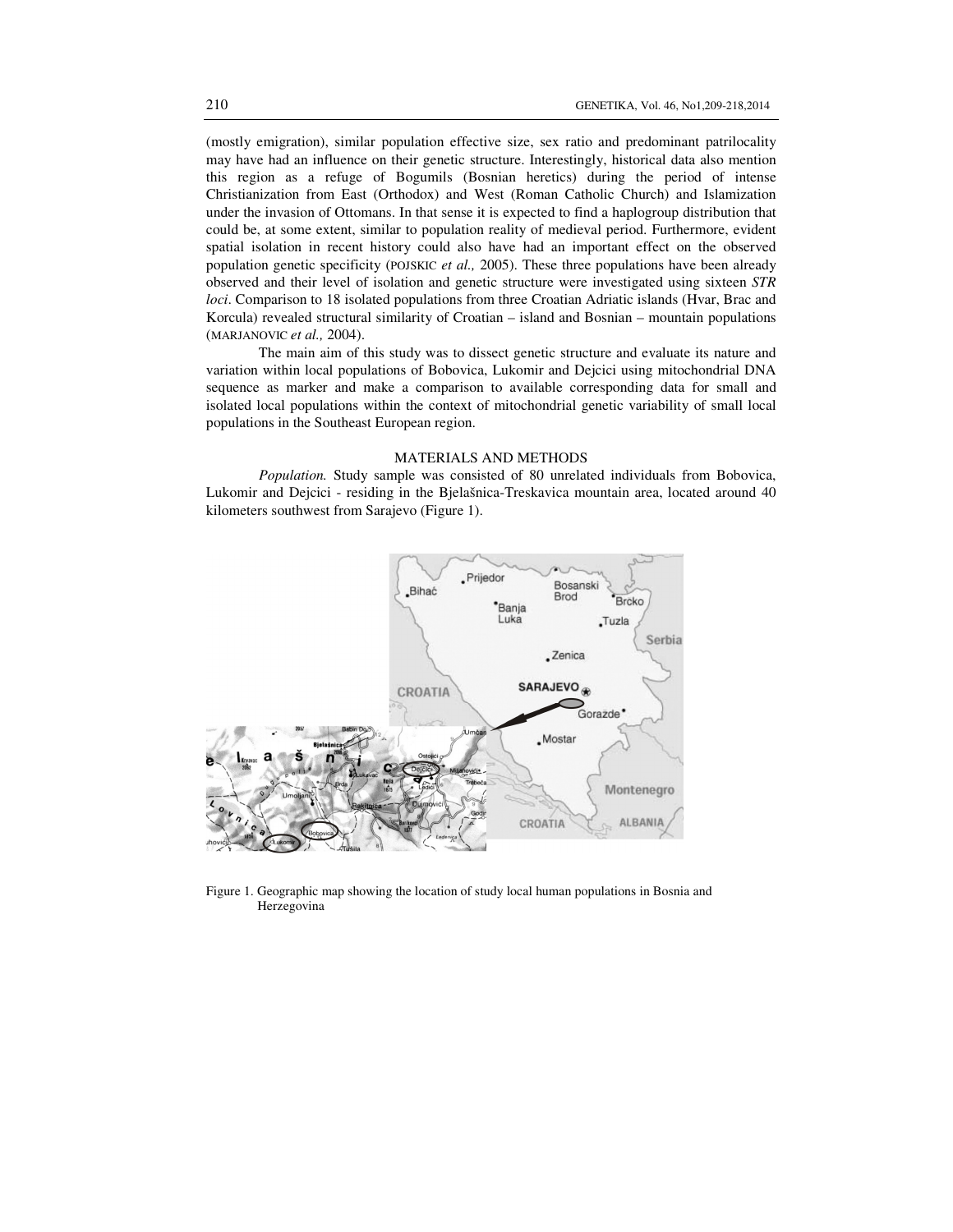*DNA isolation and analysis*. Samples for genetic analysis were obtained from saliva specimens taken with sterile cotton swabs and transferred into labeled sterile microcentrifuge tubes where air-dried and kept until further analysis. Genomic *DNA* was isolated using Qiagen™ Dnaeasy Tissue Kit (Qiagen, Hilden, Germany). High quality *DNA* extract in quantity of 100 ng was used as a template in a 25µl PCR reaction volume containing 10mM Tris HCl pH=8.3, 50mM KCl, 1.5 mM MgCl2, 0.2 µM each primer (forward*: 5' TAACTCCACCATTAGCACC 3'* and reverse: *5' CACGGAGGATGGTGGTCAAG 3'*) and 2.5 units of AmpliTaq DNA polymerase. Conditions for amplification of 444 bp *mtDNA* segment and sequencing (Big Dye terminator chemistry) were as described elsewhere (HOLLAND, 1993). Sequences containing *HVS-1* region between nucleotide positions 15971 and 16414 were consecutively aligned in BioEdit software implementing ClustalW alignment. 377 bp segment between nt 16024 and 16400 was checked against the CRS (Cambridge Reference Sequence) (ANDERSON *et al.,* 1981; ANDREWS *et al.,* 1999) for haplotype identification. Assignment of haplotypes to corresponding *mtDNA* haplogroups was done comparing the *HVS-1* sequences to motifs defined by MACAULAY *et al*., (1999) and reanalyzed matching to available haplogroup data sets (MALYARCHUK *et al.,* 2003; BABALINI *et al.,* 2005). For population structure comparisons data from BABALINI *et al.* (2005) was used. *'* 

*Population genetics analysis.* Haplotype and nucleotide diversity NEI (1987) and average number of nucleotide differences (TAJIMA, 1983) were calculated. Analysis of molecular variance (AMOVA) (EXCOFFIER *et al.,* 2005) was used to detect among-group (Bosnian and Croatian local populations, respectively), among-population within group and within-population proportion variation. Inter- and intra-population relations were estimated using average *pairwise* differences (NEI, 1987). Additionally, *mtDNA* haplogroup diversity of local Bosnian populations was estimated and compared to Croatian coastal and island local populations (BABALINI *et al.,* 2005). *Pairwise Fst* matrix was created from calculations with 1000 permutations using methods implemented in Arlequin 3.11. (EXCOFFIER *et al.,* 2005) and *Neighbor-Joining tree* (SAITOU and NEI, 1987) was drawn from this output.

*Tajima's D* (TAJIMA, 1989) is based on the probability of having a number of haplotypes greater or equal to the observed number in sample drawn from a stationary population. Since, this test can be considered as test of deviation of the observed data from neutral predictions expected in constant-size population, we used it to estimate the population deviation from equilibrium in sense of recent population expansion. For all above-mentioned calculations, Arlequin ver. 3.11 (EXCOFFIER and SCHNEIDER 2005) and MEGA3 (KUMAR *et al*., 2004) software was used.

#### RESULTS

The 377bp segment in the control region of *mtDNA* belonging to *HVS1* for 80 unrelated individuals was successfully obtained (Table 1). Total of 41 lineages was detected as defined by 59 substitution sites with 5 transversions. The most frequent haplotype (10%) found in all observed populations is motif 16343G-16390A belonging to haplogroup U3. It was also noted that 30% of all listed haplotypes occurred only once, 7.5% twice, 8.75% three times and 3.75% four times. The most frequent haplogroup  $-$  H (37.5%) was represented with nine different sequence motifs. Other detected haplogroups were in varying frequencies: U3 – 12.5%, V – 10%, W – 7.5%, K – 6.25%, J – 5% and U and I – 3.75%. Haplogroups J2, U4, X, U5b1, U5a1, B, M, T2 and C occurred once each (1.25%).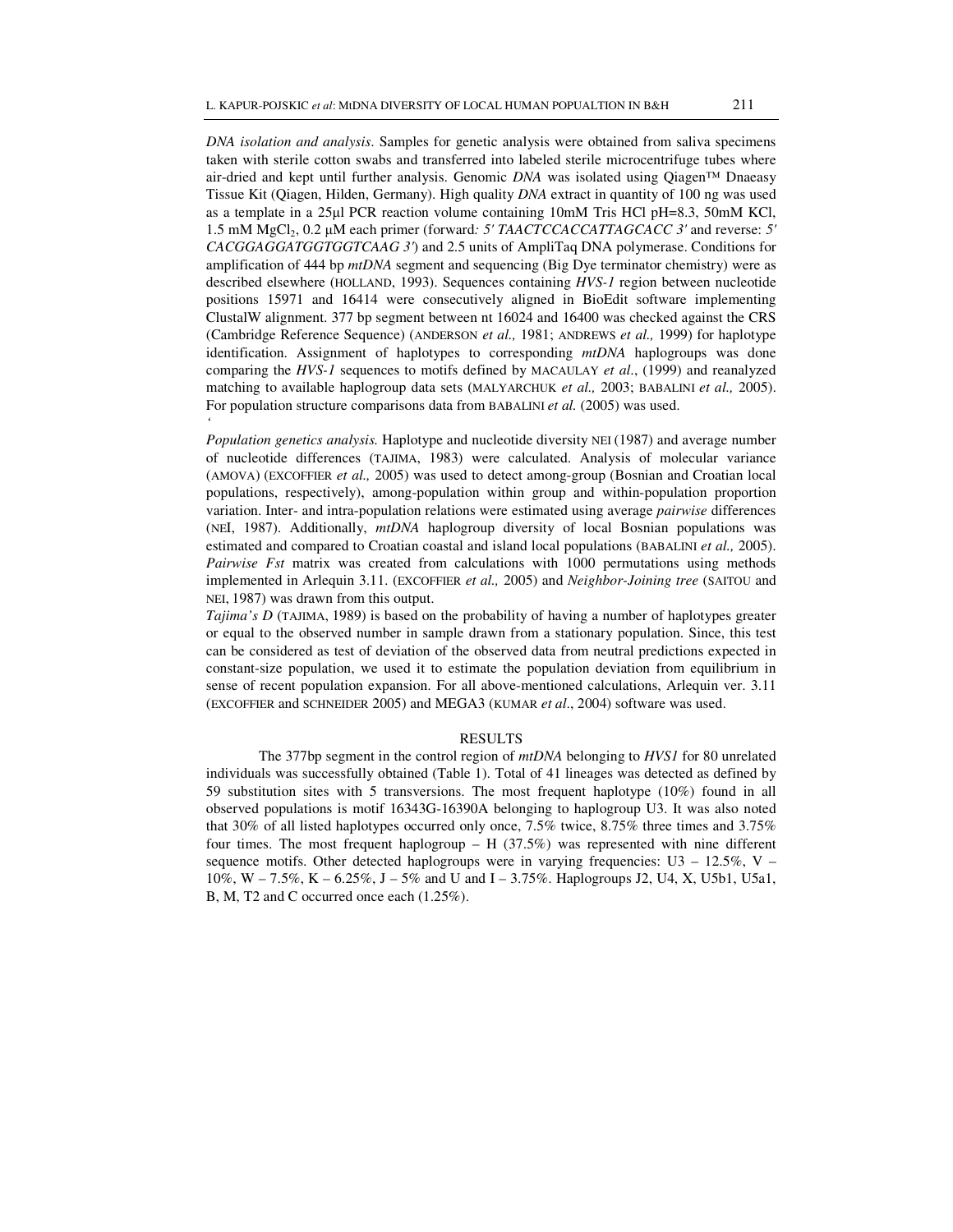| Population | No of<br>reps  | HVS-I Haplotype                                 | Status at nt73 | Haplogroup     |  |
|------------|----------------|-------------------------------------------------|----------------|----------------|--|
|            | $\mathbf{1}$   | 16051 G 16312 G                                 | A              | H              |  |
|            | 3              | 16069 T 16126 C 16209 C 16235 G                 | G              | J              |  |
|            | 3              | 16343 G 16390 A                                 | G              | U3             |  |
|            | 3              | 16354 T                                         | А              | Н              |  |
|            | 3              | 16298 C                                         | A              | V              |  |
|            | $\mathbf{1}$   | 16079 G 16162 G 16264 T                         | G              | H              |  |
|            | $\mathbf{1}$   | 16093 C 16224 C 16311 C 16362 C                 | G              | K              |  |
| Bobovica   | $\mathbf{1}$   | 16111 T 16343 G                                 | G              | U <sub>3</sub> |  |
|            | $\mathbf{1}$   | <b>CRS</b>                                      | A              | H              |  |
|            | $\mathbf{1}$   | 16343 G                                         | A              | U3             |  |
|            | $\mathbf{1}$   | 16129 A 16172 C 16223 T 16311 C 16319 A 16391 A | G              | I              |  |
|            | $\mathbf{1}$   | 16129 A 16145 A 16223 T 16391 A                 | G              | I              |  |
|            | $\mathbf{1}$   | 16153 A 16298 C                                 | A              | V              |  |
|            | $\mathbf{1}$   | 16189 C 16356 C 16362 C                         | A              | Η              |  |
|            | $\mathbf{1}$   | 16223 T 16292 T 16311 C                         | G              | W              |  |
|            | $\mathbf{1}$   | 16223 T 16292 T                                 | G              | W              |  |
|            | $\mathbf{1}$   | 16269 G                                         | G              | U              |  |
|            | $\mathbf{1}$   | 16304 C                                         | A              | Η              |  |
| Lukomir    | 3              | 16051 G 16312 G                                 | A              | H              |  |
|            | 3              | 16343 G 16390 A                                 | G              | U3             |  |
|            | $\mathbf{1}$   | 16129 A 16145 A 16223 T 16391 A                 | G              | $\bf I$        |  |
|            | $\mathbf{1}$   | 16069 T 16126 C 16193 T                         | G              | J <sub>2</sub> |  |
|            | $\mathbf{1}$   | 16092 C 16293 G 16311 C                         | A              | H              |  |
|            | $\mathbf{1}$   | 16179 T 16356 C                                 | G              | U <sub>4</sub> |  |
|            | $\mathbf{1}$   | 16189 C 16193.1 C 16223 T 16278 T               | G              | X              |  |
|            | $\mathbf{1}$   | 16189 C 16193.1 C                               | A              | H              |  |
|            | $\mathfrak{D}$ | 16217 C 16243 C 16261 T                         | G              | U              |  |
|            | $\overline{c}$ | 16223 T 16292 T 16311 C                         | G              | W              |  |
|            | $\overline{2}$ | 16223 T 16292 T 16295 T 16324 C                 | G              | W              |  |
|            | 1              | 16224 C 16304 C 16311 C                         | G              | K              |  |

*Table 1. MtDNA variability within Bosnian local human populations of three mountain villages from central part of the country*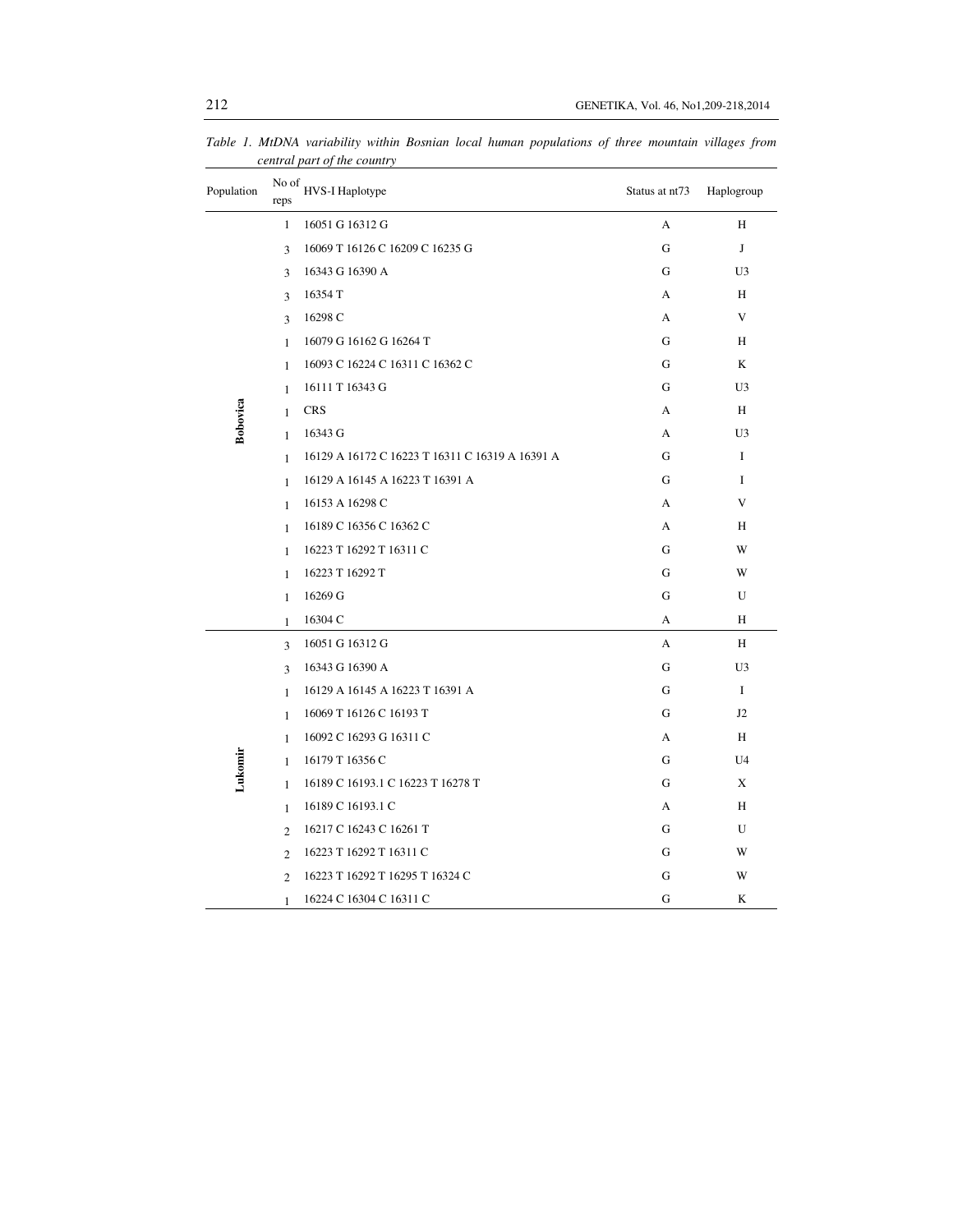| 16293 G 16311 C<br>A<br>1                                            | H              |
|----------------------------------------------------------------------|----------------|
|                                                                      |                |
| 16304 C<br>A<br>$\overline{c}$                                       | H              |
| 16311 C<br>A<br>$\mathcal{L}$                                        | H              |
| 16362 C 16400 T<br>A<br>$\mathfrak{D}$                               | H              |
| 16051 G 16312 G<br>$\mathbf{1}$<br>A                                 | H              |
| 16343 G 16390 A<br>2<br>G                                            | U <sub>3</sub> |
| 16153 A 16298 C<br>$\overline{c}$<br>A                               | V              |
| 16311 C<br>$\overline{2}$<br>A                                       | H              |
| <b>CRS</b><br>$\overline{c}$<br>A                                    | H              |
| $\overline{2}$<br>16298 C<br>А                                       | V              |
| 16294 T 16362 C 16400 T<br>$\mathbf{1}$<br>А                         | H              |
| 16293 G 16311 C<br>A<br>1                                            | H              |
| 16224 C 16311 C<br>3<br>G                                            | K              |
| Dejcici<br>16189 C 16270 T 16301 T<br>G<br>$\mathbf{1}$              | U5b            |
| 16145 A 16189 C 16193.1 C 16193.2 C 16311 C<br>1<br>А                | H              |
| 16144 C 16189 C 16193.1 C 16270 T<br>$\mathbf{1}$<br>G               | U5b1           |
| 16129 A 16182 C 16183 C 16189 C 16234 T<br>$\overline{2}$<br>G       | $\overline{B}$ |
| 16129 A 16223 16291 T 16298 C<br>G<br>1                              | M              |
| 16126 C 16294 T 16296 T 16304 C<br>G<br>$\mathbf{1}$                 | T <sub>2</sub> |
| 16063 C 16069 T 16126 C 16348 T<br>G<br>$\mathbf{1}$                 | J              |
| 16092 C 16261 T 16293 G 16311 C<br>G<br>$\mathbf{1}$                 | H              |
| 16093 C 16223 T 16234 T 16288 C 16298 C 16327 T<br>G<br>$\mathbf{1}$ | $\mathcal{C}$  |
| 16114 A 16192 T 16256 T 16270 T 16294 T<br>G<br>$\mathbf{1}$         | U5a1           |

Haplotype diversity ranges between 0.960 for Lukomir to 0.974 for Dejcici. Comparisons of these data with seven Croatian coastal and island local populations (BABALINI *et al.,* 2005) show similarity with Dejcici population having highest level of haplotype diversity (Table 2).

Average number of pairwise differences of three observed local human populations in B&H fit the range of Brac and Hvar (island) and Zivogosce (coast) Croatian local populations. The Bosnian populations show bell-shaped distribution of HVS-1 pairwise differences with negative and significant Tajima's D values. The nucleotide diversity indices within populations range from 0.011 for Bobovica to 0.013 for Dejcici (Table II). These values are higher than nucleotide diversity of costal southeast Croatian population, but in the range of islanders from Brac and Hvar (Table 2).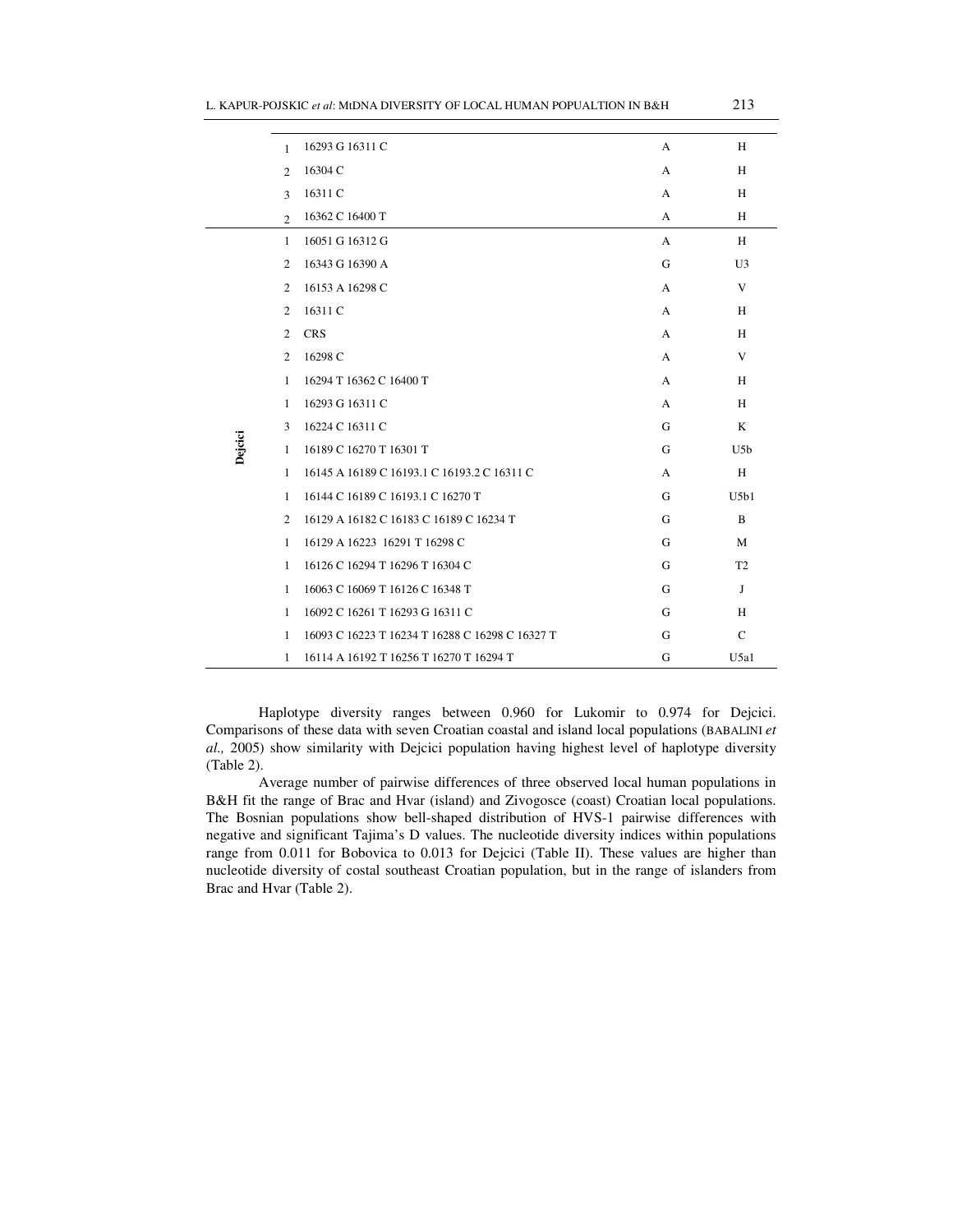| Population      | $n^a$ | $h^b$ | $\mathbf{h}^c$ | $\mathbf{h}\mathbf{g}^d$ | $hg_d^e \pm SD$   | $h_d$ ±SD          | $\pi^g \pm SD$     | ${\bf k}^h$       | Tajima's<br>${\bf D}^i$ | ₽     |
|-----------------|-------|-------|----------------|--------------------------|-------------------|--------------------|--------------------|-------------------|-------------------------|-------|
| <b>Bosnians</b> |       |       |                |                          |                   |                    |                    |                   |                         |       |
| Bobovica        | 26    | 18    | 14             | 8                        | $0.849 \pm 0.042$ | $0.963 \pm 0.021$  | $0.011 \pm 0.006$  | $4.172 \pm 2.143$ | $-1.742$                | 0.031 |
| Lukomir         | 27    | 16    | 8              | 9                        | $0.749 \pm 0.079$ | $0.960 \pm 0.018$  | $0.012 \pm 0.007$  | $4.348 \pm 2.218$ | $-1.621$                | 0.031 |
| Dejcici         | 27    | 19    | 12             | 12                       | $0.871 \pm 0.047$ | $0.974 \pm 0.016$  | $0.013 \pm 0.007$  | $5.094 \pm 2.550$ | $-1.941$                | 0.013 |
| Croatians/      |       |       |                |                          |                   |                    |                    |                   |                         |       |
| coastal         |       |       |                |                          |                   |                    |                    |                   |                         |       |
| Krilo           | 35    | 21    | 13             | $9*$                     | $0.684 \pm 0.079$ | $0.960 \pm 0.017*$ | $0.009 \pm 0.005*$ | $3.422 \pm 1.792$ | $-1.331$                | 0.091 |
| Jesenice        |       |       |                |                          |                   |                    |                    |                   |                         |       |
| Mimice          | 24    | 17    | 11             | $10*$                    | $0.844 \pm 0.062$ | $0.971 \pm 0.019*$ | $0.010\pm0.006*$   | $3.993 \pm 2.068$ | $-1.591$                | 0.049 |
| Zaostrog        | 13    | 9     | 5              | $7*$                     | $0.897 + 0.054$   | $0.949 \pm 0.042*$ | $0.012 \pm 0.007*$ | $4.615 \pm 2.421$ | $-0.867$                | 0.215 |
| Zivogosce       | 24    | 14    | $\mathbf{Q}$   | $8*$                     | $0.692 \pm 0.095$ | $0.924 \pm 0.038*$ | $0.008 \pm 0.005*$ | $3.373 \pm 1.791$ | $-1.573$                | 0.051 |
| Croatians/      |       |       |                |                          |                   |                    |                    |                   |                         |       |
| island          |       |       |                |                          |                   |                    |                    |                   |                         |       |
| <b>Brac</b>     | 105   | 54    | 39             | $18*$                    | $0.843 \pm 0.023$ | $0.968 \pm 0.008*$ | $0.011 \pm 0.006*$ | $4.265 \pm 2.131$ | $-1.942$                | 0.014 |
| Hvar            | 108   | 51    | 31             | $16*$                    | $0.880 \pm 0.012$ | $0.973 \pm 0.006*$ | $0.014 \pm 0.008*$ | $5.642 \pm 2.727$ | $-1.429$                | 0.069 |
| Korcula         | 98    | 44    | 31             | $15*$                    | $0.626 \pm 0.055$ | $0.944 \pm 0.013*$ | $0.008 \pm 0.005*$ | $3.335 \pm 1.727$ | $-2.113$                | 0.006 |

*Table 2. mtDNA HVS-1 sequence and haplogroup variation in three observed local populations compared to small Croatian coastal and island populations* 

*a Sample size, <sup>b</sup> number of haplotypes, <sup>c</sup> number of single haplotypes, <sup>d</sup>number of observed haplogroups, <sup>e</sup> diversity of haplogroups, <sup>f</sup> haplotype (gene) diversity, <sup>g</sup> nucleotide diversity, <sup>h</sup> average number of nucleotide differences, i Tajima'D and corresponding P-value, \*Data from Babalini et al.(2005)* 

Average *pairwise* differences among local populations of Bosnians shows similar values for all observed populations with highest distance between Lukomir and Dejcici. *AMOVA*  calculations clarified hierchical apportioning of mtDNA haplotypes variance in three observed Bosnian and Herzegovinian local populations (Bobovica, Lukomir and Dejcici) and Croatian local populations. This analysis shows significant variation within populations with 96.47% of total variance, while variation among populations is 3.05%. The same analyze among groups of local populations (Bosnian vs. Croatian local populations) showed 0.48% variation.

There is no significant *pairwise Fst* between observed local human populations in B&H (Bobovica vs. Lukomir, pFst=0.016 P=0.135; Bobovica vs. Dejcici, pFst=0.000 P=0.495; Lukomir vs. Dejcici, pFst= 0.02648 P= 0.090). When we compared these populations with Croatian coast and island populations (BABALINI *et al.,* 2005) we found significant *pairwise Fst* between Bobovica and Zivogosce (pFst=0.053, P=0.045), Hvar (pFst=0.030, P=0.000), Korcula (pFst=0.077, P=0.000), then Lukomir and Brac (pFst=0.024, P=0.045), Hvar (pFst=0.048, P=0.009) and finally between Dejcici and Korcula (pFst=0.056, P=0.000). Constructed *Neighbor-Joining tree* based on *pairwise Fst* shows similarity of Bobovica and Dejcici populations, since Lukomir population is closer to Croatian local populations with lower haplogroup diversity (Figure 2).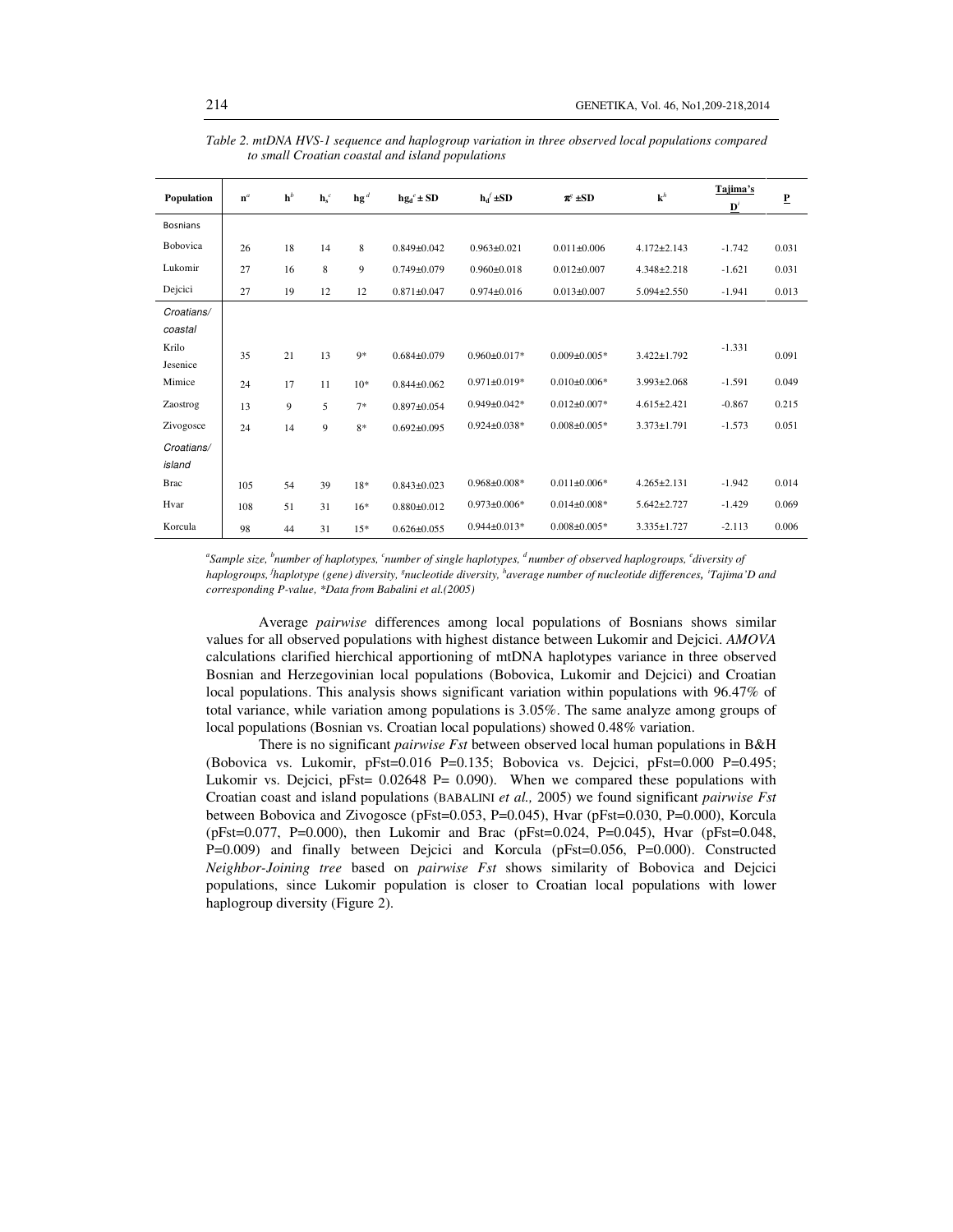

Figure 2. *Neighbor-Joining tree* based on matrix of *pairwise Fst* among Bosnian-Herzegovianian and Croatian coastal and island populations

### DISCUSSION

Frequencies and distribution of defined haplotypes reveal typical pattern for European populations (RICHARDS *et al.,* 2000) and small local populations from coastal Croatia (BABALINI *et al.,* 2005). The most frequent haplogroup found in Bosnian sample, is of Near- East origin haplogroup H. This outcome is in agreement with the results of mtDNA study involving northeast region of Bosnia and Herzegovina (AHMIC *et al.*, 2013). When compared to other reports for Balkan countries Slovenians and Bosnians (Croatian and Serbian origin) (MALYARCHUK *et al.,* 2003) and Croatian local populations (BABALINI *et al.,* 2005) the sample of local populations from B&H have some additional characteristics. Interestingly, occurrence of haplogroups B and C, that have East Asian origin, have not been observed in Bosnian population previously, but haplogroups M and T2 occured at lesser frequency, like was found by MALYARCHUK *et al*. (2003). Haplogroup M in both surveys was represented with same *HVS1* motif - 16129A-16223T-16291T-16298C, while L1, characteristic of African lineages that has been detected in previous studies of Bosnian sample (MALYARCHUK *et al.,* 2003) was not found within our study sample.

The number of single haplotypes and observed haplogroups within Bobovica, Lukomir and Dejcici populations is similar to coastal populations, since Tajima'D with significant P-value is more similar to island then coastal Croatian populations.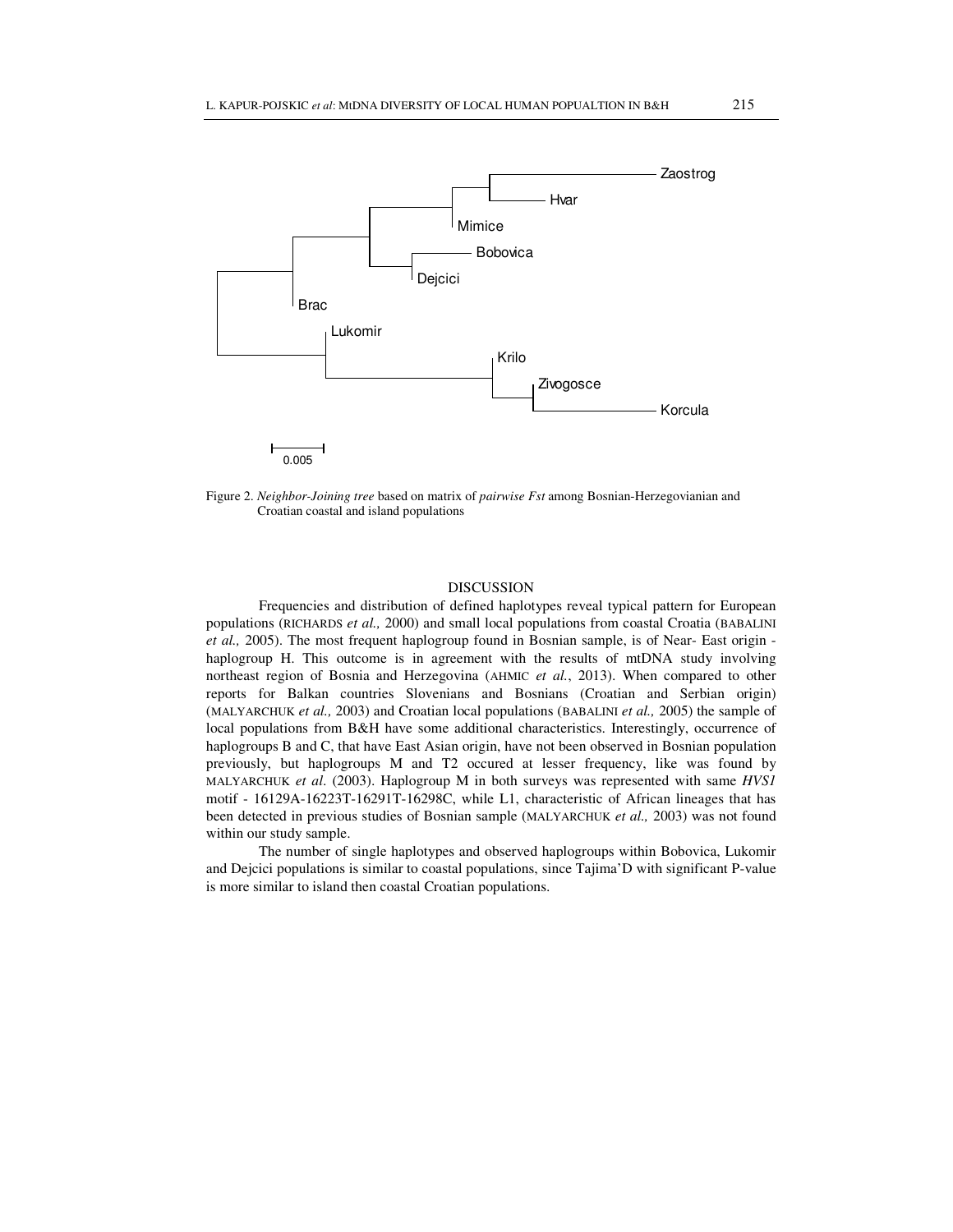Diversity indices within Bobovica, Lukomir and Dejcici population are in the range both coastal as well as island Croatian populations (BABALINI *et al.,* 2005). This indicate that m*tDNA* diversity in three observed B&H local populations has characteristics of isolated populations which have been already detected across Adriatic coast and islands of Croatia. The same process has occurred in local populations in mountain area of B&H. The effect of emigration on genetics diversity within local human populations in Bosnia and Herzegovina have already studied using STRs (MARJANOVIC *et al.*, 2004), Y-chromosome haplogroups (MARJANOVIC *et al.*, 2005) and Alu insertions (POJSKIC *et al.*, 2013). Although, such indicators could also suggest that reduced population size does not necessarily implies on rapid reduction of gene diversity in local population. Nevertheless, the influence of small size of local populations on their *mtDNA* diversity must not be ignored and lower gene diversity could be result of the effect inbreeding rather than isolation, as it is previous described by BABALINI *et al.,* (2005).

### ACKNOWLEDGEMENT

Authors would like to thank volunteers from Bobovica, Lukomir and Dejcici, JA Thomas for help with sequencing and TJ Parsons for helpful suggestions.

> Received March 28<sup>th</sup>, 2012 Accepted January 05<sup>th</sup>, 2014

#### REFERENCES

- AHMIC, A., N. POJSKIC, E. SILAJDZIC, R. HADZISELIMOVIC (2013): A preliminary study of the Paleolithic and Neolithic contribution the European mtdna flow in shaping the genetic structure of recent Bosnian population. European Scientific Journal *36*(9):539-550.
- ANDERSON, S., A.T. BANKIER, B.G. BARRELL, M.H. DE BRUIJN, A.R. COULSON, J. DROUIN, I.C. EPERON, D.P. NIERLICH, B.A. ROE, F. SANGER, P.H. SCHREIER, A.J. SMITH, R. STADEN, I.G. YOUNG (1981): Sequence and organization of the human mitochondrial genome. Nature *290*(5806):457-65.
- ANDREWS, R.M., I. KUBACKA, P.F. CHINNERY, R.N. LIGHTOWLERS, D.M. TURNBULL, N. HOWELL (1999): Reanalysis and revision of the Cambridge reference sequence for human mitochondrial DNA. Nat Genet. *23*(2):147.
- BABALINI, C., C. MARTINEZ-LABARGA, H.V. TOLK, T. KIVISILD, R. GIAMPAOLO, T. TARSI, I. CONTINI, L. BARAC, B. JANICIJEVIC, I. MARTINOVIC-KLARIC, M. PERICIC, A. SUJOLDZIC, R. VILLEMS, G. BIONDI, P. RUDAN, O. RICKARDS (2005): The population history of the Croatian linguistic minority of Molise (southern Italy): a maternal view. Eur J Hum Genet. *13*(8):902-12.
- EXCOFFIER, L.G., S. LAVAL SCHNEIDER (2005): Arlequin ver. 3.0: An integrated software package for population genetics data analysis. Evolutionary Bioinformatics Online *1*:47-50.
- HADZISELIMOVIC, R. (1981): Genetic Distance Among Local Human Population in Bosnia and Herzegovina (Yugoslavia). Coll.Antrop. *5*:63.
- HOLLAND, M.M., D.L. FISHER, L.G. MITCHELL, W.C RODRIQUEZ, J.J. CANIK, C.R. MERRIL, V.W. WEEDN (1993): Mitochondrial DNA sequence analysis of human skeletal remains: identification of remains from the Vietnam War. J Forensic Sci. *38*(3):542-53.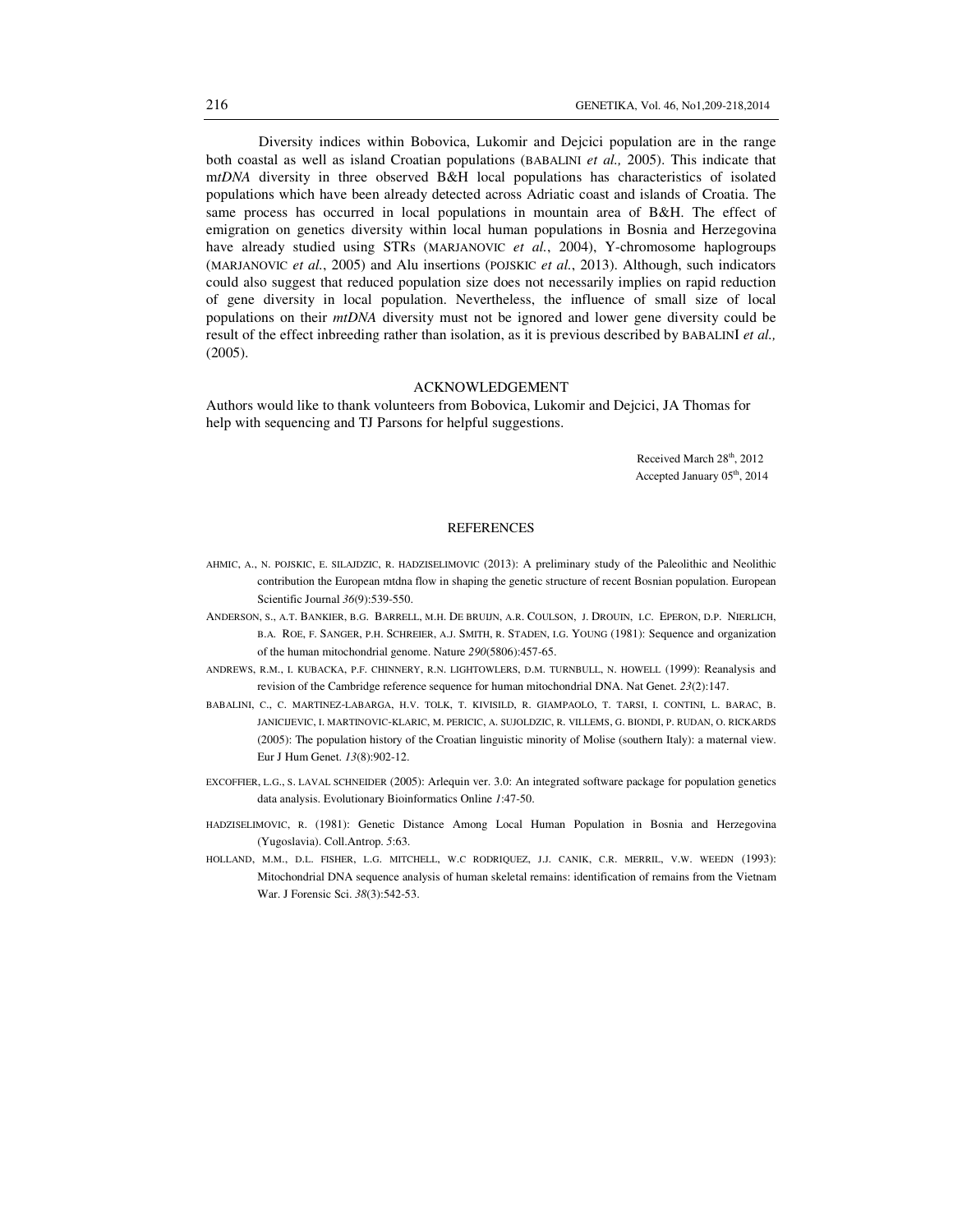- KUMAR, S., K. TAMURA, M. NEI (2004): MEGA3: Integrated software for Molecular Evolutionary Genetics Analysis and sequence alignment. Briefings in Bioinformatics *5*:150-163.
- MACAULAY, V., M. RICHARDS, E. HICKEY, E. VEGA, F. CRUCIANI, V. GUIDA, R. SCOZZARI, B. BONNE-TAMIR, B. SYKES, A. TORRONI (1999): The emerging tree of west Eurasian mtDNAs: a synthesis of control-region sequences and RFLPs. Am J Hum Genet. *64*:232– 249.
- MALYARCHUK, B.A., T. GRZYBOWSKI, M.V. DERENKO, J. CZARNY, K. DROBNIC, D. MISCICKA-SLIWKA (2003): Mitochondrial DNA variability in Bosnians and Slovenians. Ann Hum Genet. *67*(Pt 5):412-25.
- MARJANOVIC, D., L. KAPUR, K. DROBNIC, B. BUDOWLE, N. POJSKIC, R. HADZISELIMOVIC (2004): Comparative Study of Genetic Variation at Fifteen STR Loci in Three Isolated Populations of Bosnian Mountain Area. Human Biology *76*(1):15-31.
- MARJANOVIC, D., S. FOMARINO, S. MONTAGNA, D. PRIMORAC, R. HADZISELIMOVIC, S. VIDOVIC, N. POJSKIC, V. BATTAGLIA, A. ACHILLI, D. KATJA, S. ANDJELINOVIC, A. TORRONI, S. SANTACHIARA-BENERECETTI, O. SEMINO (2005): The peopling of modern Bosnia-Herzegovina: Y-chromosome haplogroups in the three main ethnic groups. Annals of Human Genetics *69*(6):757-764.
- NEI, M. (1987): Molecular Evolutionary Genetics. New York. Columbia University Press.
- POJSKIC, N., A. AHMIC, L.KAPUR, J. HADZIHALILOVIC, R. HADZISELIMOVIC (2005): Effects of forced migrations on spatial and temporal changes in genetic structure of two local populations in Bosnia. Human Evolution *20*(2-3):137- 147.
- POJSKIC, N., E. SILAJDZIC, B. KALAMUJIC, L. LASIC, U. TULIC, R. HADZISELIMOVIC (2013): Polymorphic Alu insertions in human populations of Bosnia and Herzegovina. Annals of Human Biology *40*(2):181–185.
- RICHARDS, M., V. MACAULAY, E. HICKEY, E.VEGA, B. SYKES, V. GUIDA, C. RENGO, D. SELLITTO, F. CRUCIANI, T. KIVISILD, R. VILLEMS, M. THOMAS, S. RYCHKOV, O. RYCHKOV,Y. RYCHKOV, M. GOLGE, D. DIMITROV, E. HILL, D. BRADLEY, V. ROMANO, F. CALI, G. VONA, A. DEMAINE, PAPIHA, S. TRIANTAPHYLLIDIS, C. STEFANESCU, G. J. HATINA, M. BELLEDI, A. DI RIENZO, A. NOVELLETTO, A. OPPENHEIM, S. NORBY, N. AL-ZAHERI, S. SANTACHIARA-BENERECETTI, SCOZARI R. A. TORRONI, HJ. BANDELT (2000): Tracing European founder lineages in the Near Eastern mtDNA pool. Am J Hum Genet. *67*(5):1251-76.
- SAITOU N., M. NEI (1987): The neighbor-joining method: A new method for reconstructing phylogenetic trees. Molecular Biology and Evolution *4*:406-425.
- TAJIMA, F. (1983): Evolutionary relationship of DNA sequences in finite populations. Genetics *105*:437-460.
- TAJIMA, F. (1989): Statistical method for testing the neutral mutation hypothesis by DNA polymorphism. Genetics *123*:585-595.